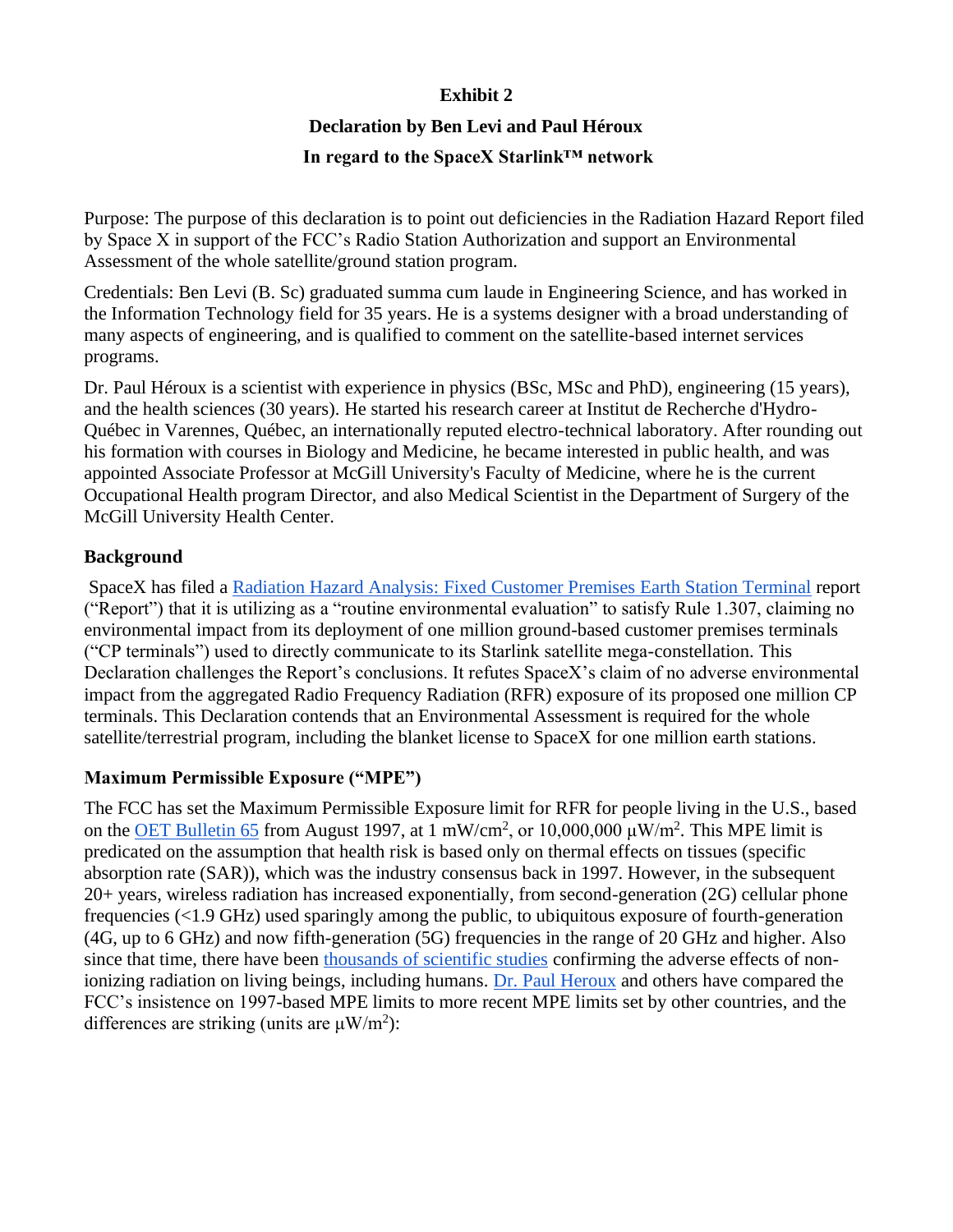| <b>FCC</b> | <b>Austrian Medical</b> | <b>EUROPAEM</b> for Sensitive<br>Population | <b>Bioinitiative</b>       |
|------------|-------------------------|---------------------------------------------|----------------------------|
| 10,000,000 | Peak $< 1.0$            |                                             | 1,000(2007), 1.0<br>(2012) |

As Heroux and others have made clear, the FCC's MPE levels may be many orders of magnitude too high in order to protect the public from RFR harms. Still, 1 mW/cm<sup>2</sup> is the MPE limit for General Population/Uncontrolled Exposures to which the Report has stated each CP Terminal conforms, and it is that which will be addressed next.

#### **The Report's Power Density Calculations**

The maximum power density calculation was done at the Antenna Surface with Beam at Slant  $= 0.99$ mW/cm<sup>2</sup> which is as close to the FCC's MPE limit as one can get (to the 2nd decimal place). It is fairly obvious that the numbers were manipulated in some fashion in order to keep the maximum just under the FCC's MPE limit, and the question is where? The answer is on page 1 of the Report with the duty cycle of the uplink transmissions, in which the report states:

*"The duty cycle of the uplink transmissions is controlled by the network and independently monitored by the software controlling the CP terminal; this ensures that the transmit duty cycle of a terminal cannot exceed 11% under any circumstances.*"

An extensive web search was unable to verify anywhere that every CP Terminal will have a maximum transmit duty cycle of 11% -- meaning that in any given time period, the antenna will only be transmitting (emitting RFR) a maximum of 11% of the time. Perhaps the Report's author is privy to information not publicly available, but it defies logic to assume that the transmit duty cycle will *never* exceed 11%. During operations such as file transfers, the duty cycle can be as high as 99% (e.g. [here\)](https://drive.google.com/open?id=1aW_uVsv3CaBwCLGHbUCwAJSAJNOqLNlq) Yet that number, 0.11, is *required to be that low,* in order to keep the Maximum Power Density with Beam at Slant under the FCC's MPE limit. If indeed it is reasonable to assume the maximum duty cycle would be much higher, say at least 8x higher if not more, then each CP Terminal would not only exceed the 1 mW/cm<sup>2</sup> MPE at the antenna surface (0.99 x  $8 = 7.92$  mW/cm<sup>2</sup>), but also in Near Field (0.56 x  $8 =$ 4.48 mW/cm<sup>2</sup>) and Far Field (0.13 x  $8 = 1.04$  mW/cm<sup>2</sup>) with Beam at Slant. Note that in most instances, the closest distance human beings will get to the CP Terminal will be somewhere between the Near Field length (2.78m) and Far Field (6.68m), but **once the transmit duty cycle is adjusted to a more appropriate level, it is clear that each CP Terminal will certainly exceed the FCC's MPE limit for RFR.**

# **Uplink Issues**

On page 2, the Report states, "There is no difference in transmit power *between CP terminals* at the center or edge of the spot *or between clear sky or heavy rain conditions*." (emphasis added) This appears to be an error, in that CP Terminals are not designed to transmit and receive signals *between* one another -- every CP Terminal's communication is with one or more Starlink satellites, and then connected to the internet through an appropriate protocol such as Ethernet. According to SpaceX's FCC filing, "…these earth stations will transmit in the 14.0-14.5 GHz band and receive in the 10.7-12.7 GHz band." These frequency ranges are in the Ku band, which is notorious for "rain fade" and "snow fade," which requires that the CP terminal increase its power output in order to overcome signal degradation due to ice, clouds, rain, snow, etc. **Basically, the worse the weather conditions, the more RFR the CP terminal**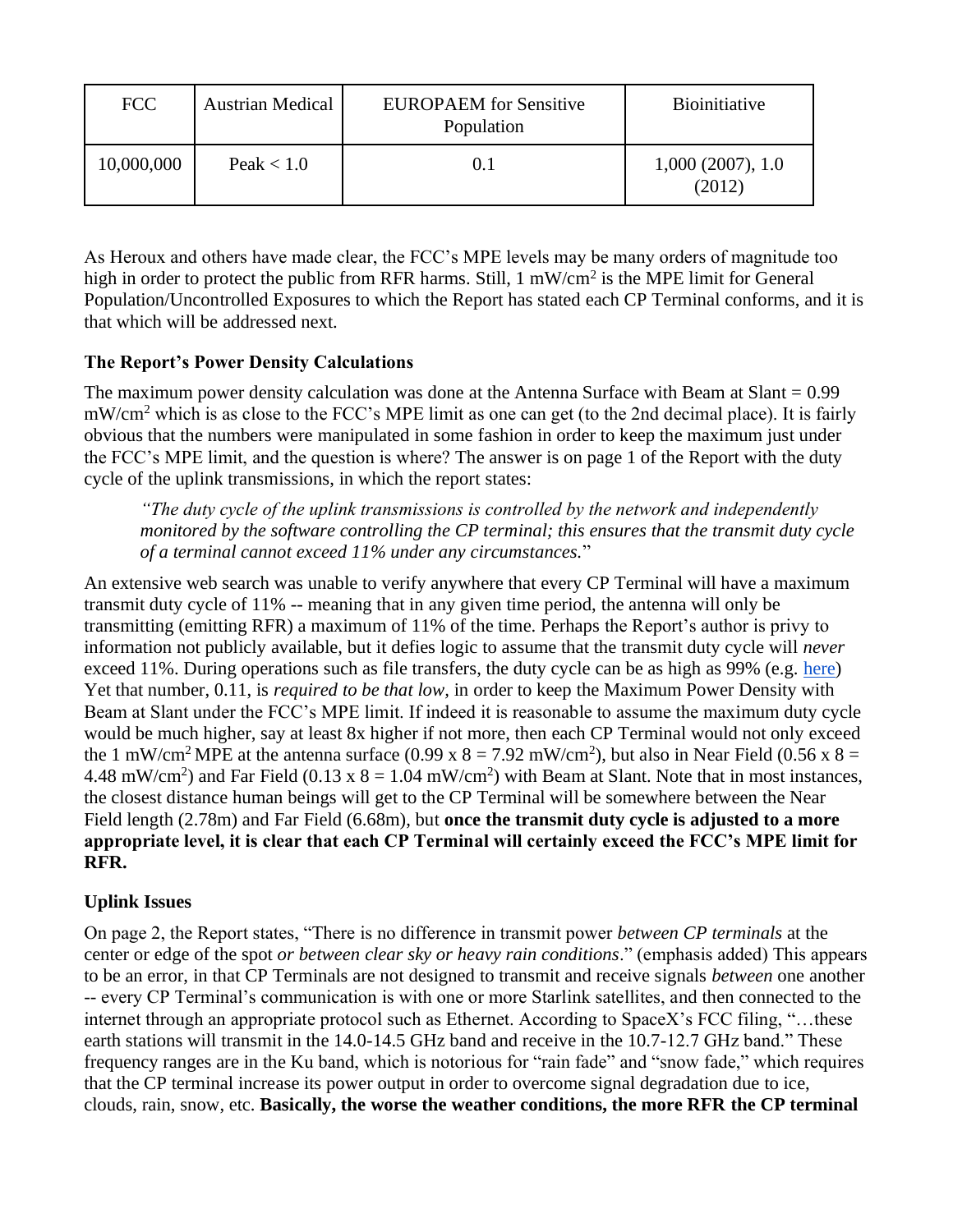**has to transmit in order to keep the connection to the satellite(s), and thus the more harmful RFR exposure to humans.** It goes without saying that the more satellites the CP Terminal remains in contact with during inclement weather, the higher the likelihood the CP terminal's transmit power will be at a maximum.

#### **Downlink Issues**

As stated in the Application for Expedited Review, notwithstanding that earth stations and satellites form one wireless infrastructure, the FCC and applicant companies like SpaceX are approaching the program in a piecemeal fashion, seeking approval in each case without any regard to the whole. But as Professor Heroux mentions, the whole planet will be irradiated by thousands of SpaceX and other satellites, each beaming down RFR to many CP terminals and larger base stations in a many-to-many relationship, blanketing the Earth, and every living being on it with RFR. The consequences of this are totally unknown, and have never been modeled publicly, let alone studied. The above image depicts what this RFR blanket may look like.



The FCC is basically forcing every being on the planet to be irradiated with RFR, whether they consent to it or not. It should also be noted that research concludes there are currently no maximum transmit power limits for satellites, so the cumulative effect of tens of thousands of satellites all beaming down RFR, with no limits on power transmission, onto every living creature on Earth, is certainly something the U.S. government, and all governments, must study before subjecting the planet and all living things to RFR levels never before seen on Earth.